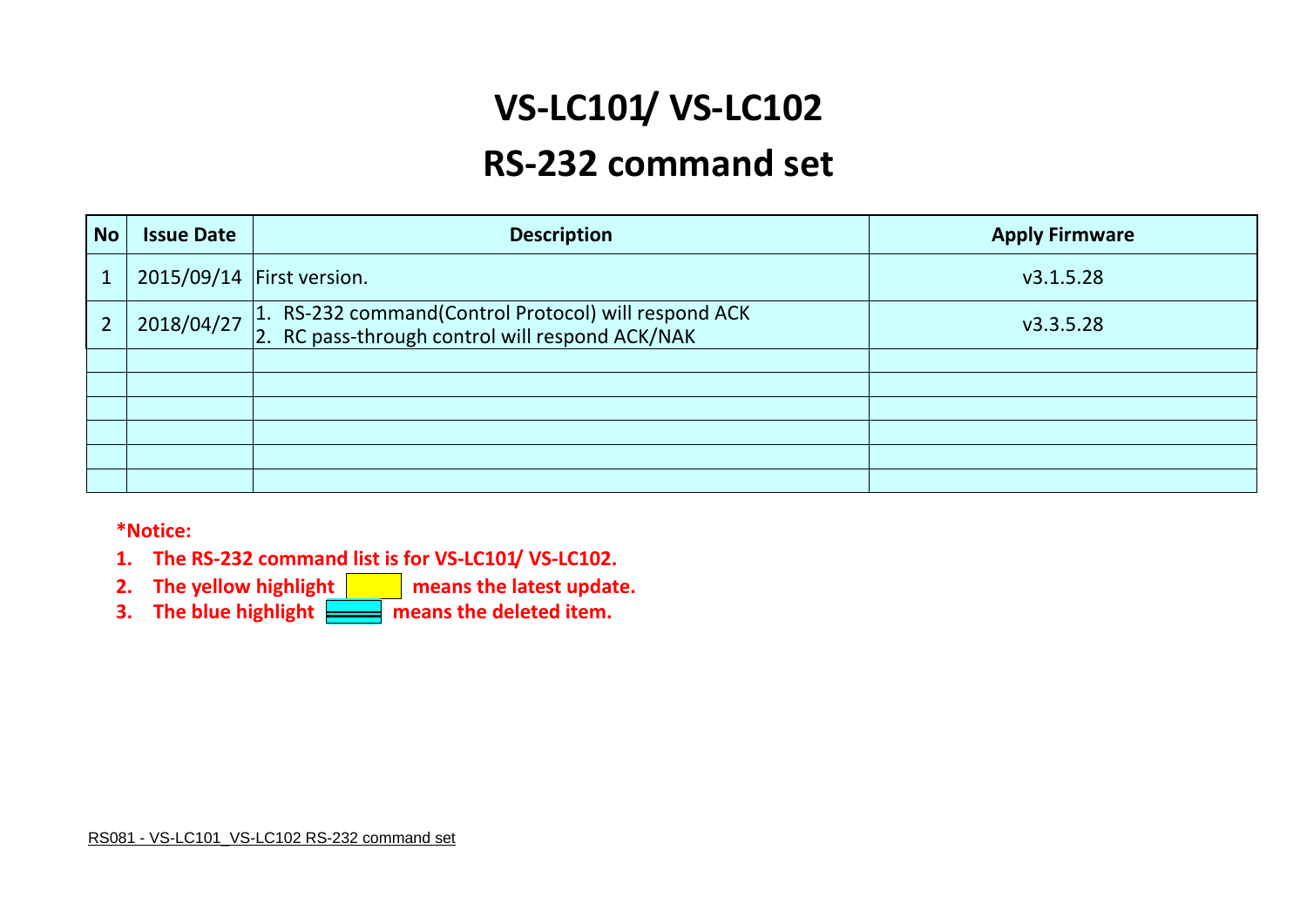## **1 Protocol Type**

| No. Protocol                                     | <b>FW Version</b> | Description                                                                                                                                                                                                                                             |
|--------------------------------------------------|-------------------|---------------------------------------------------------------------------------------------------------------------------------------------------------------------------------------------------------------------------------------------------------|
| 1   RC Pass-Through Protocol FW before v3.3.5.28 |                   | RC(Remote control) pass-through protocol is used for an external device<br>that want to simulate as an infrared remote controller. The operation<br>transition with RC data field of the protocol is the same as from the<br>infrared remote controller |
| <b>Control Protocol</b>                          |                   | The Capture Vision station can be controlled from an external controller<br>$FW$ after v3.3.5.28(incl.) through a serial RS-232 connection. Control protocol is used for the<br>communication between the CaptureVision station and controller.         |

## **2 Configuration**

- Transmit Method: Asynchronous Interface Half Duplex Serial Communication
- $\triangleright$  Baud rate: 9600
- Start bit: 1 Bit
- $\triangleright$  Flow control: none
- $\triangleright$  Data length: 8 Bit
- $\triangleright$  Stop bit: 1 Bit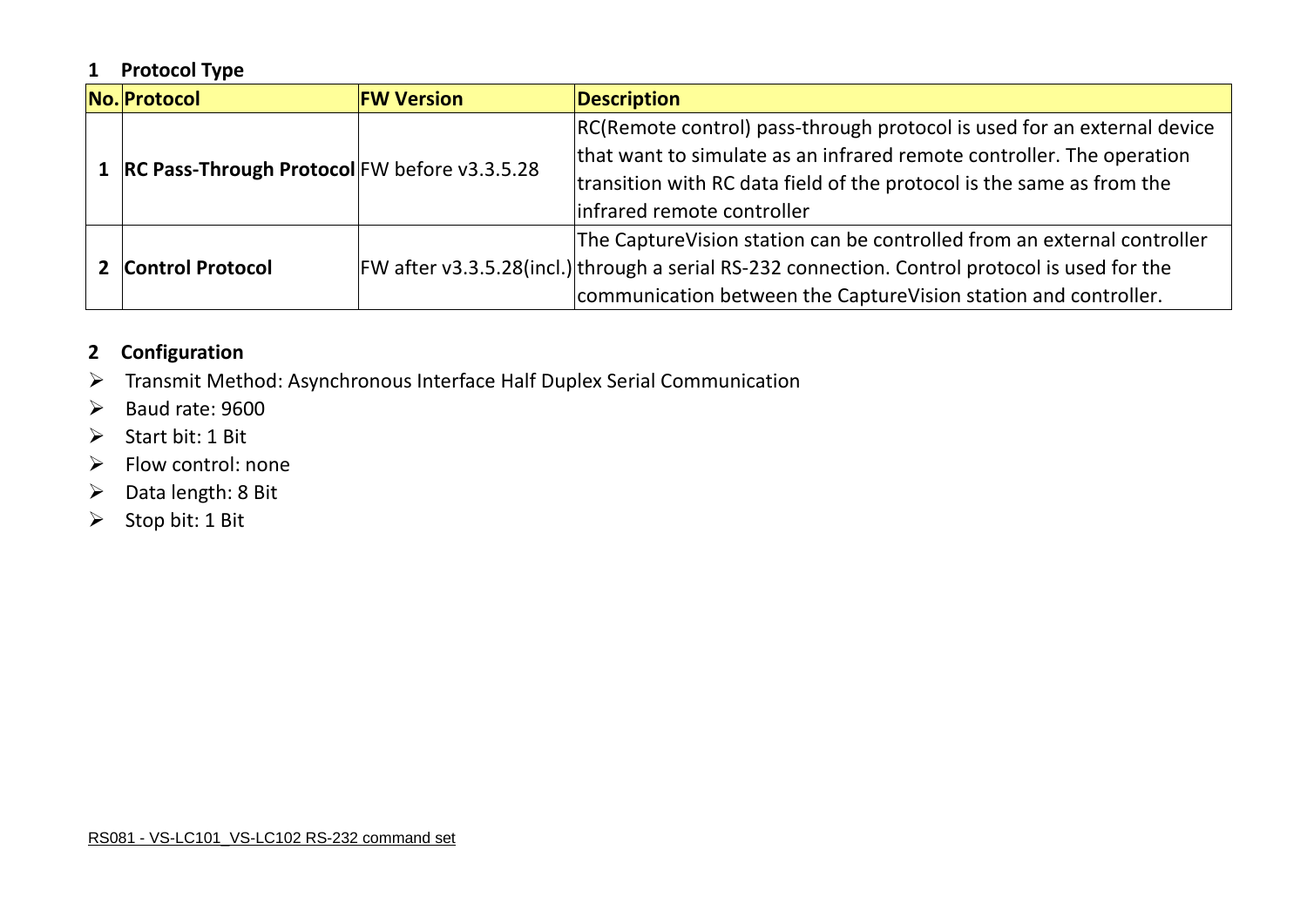#### **3 Hardware**



The pin definition of the RS-232 port:



**GND: Ground** RX : Receive Data **TX: Transmit Data**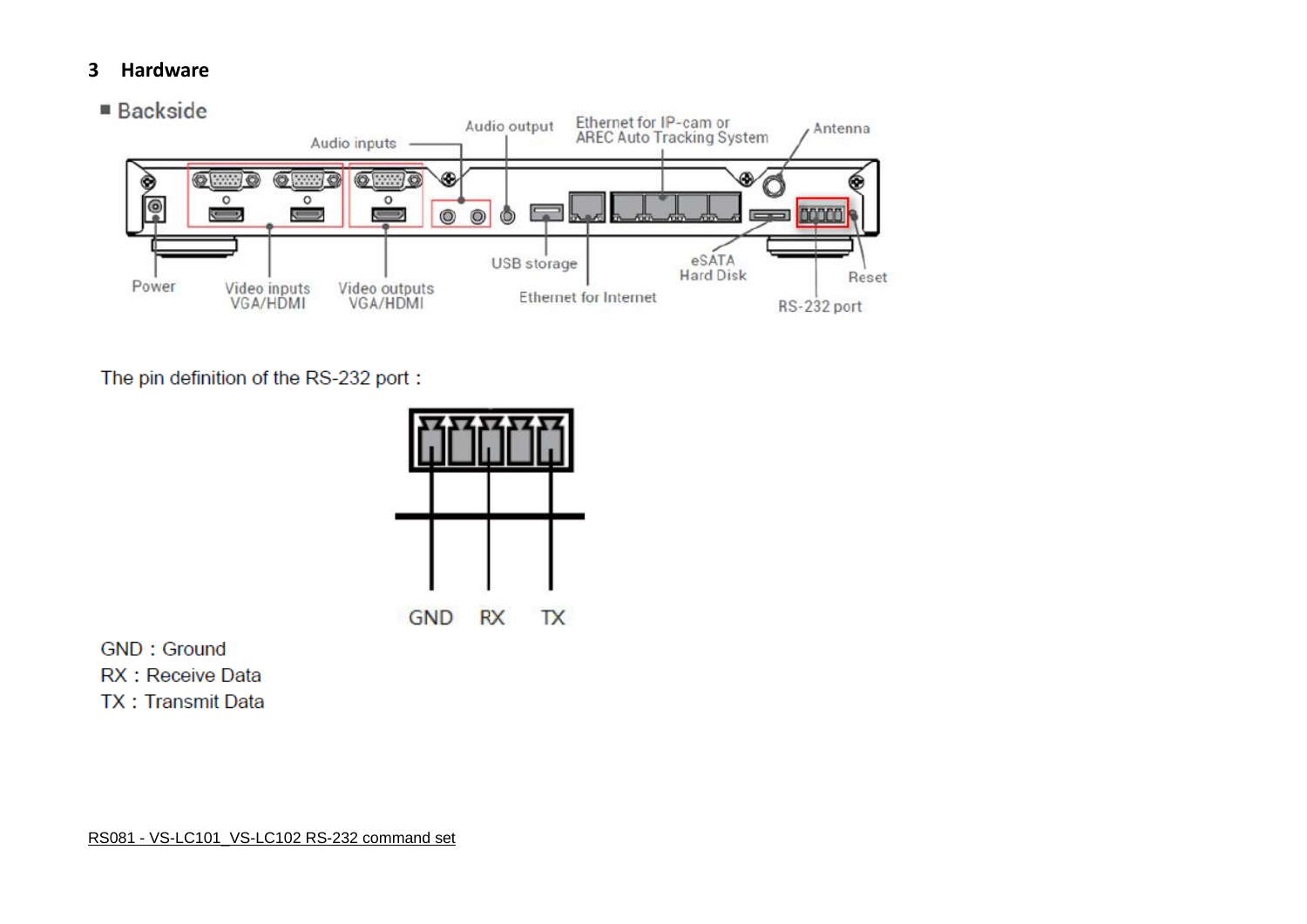#### **4 Connection**

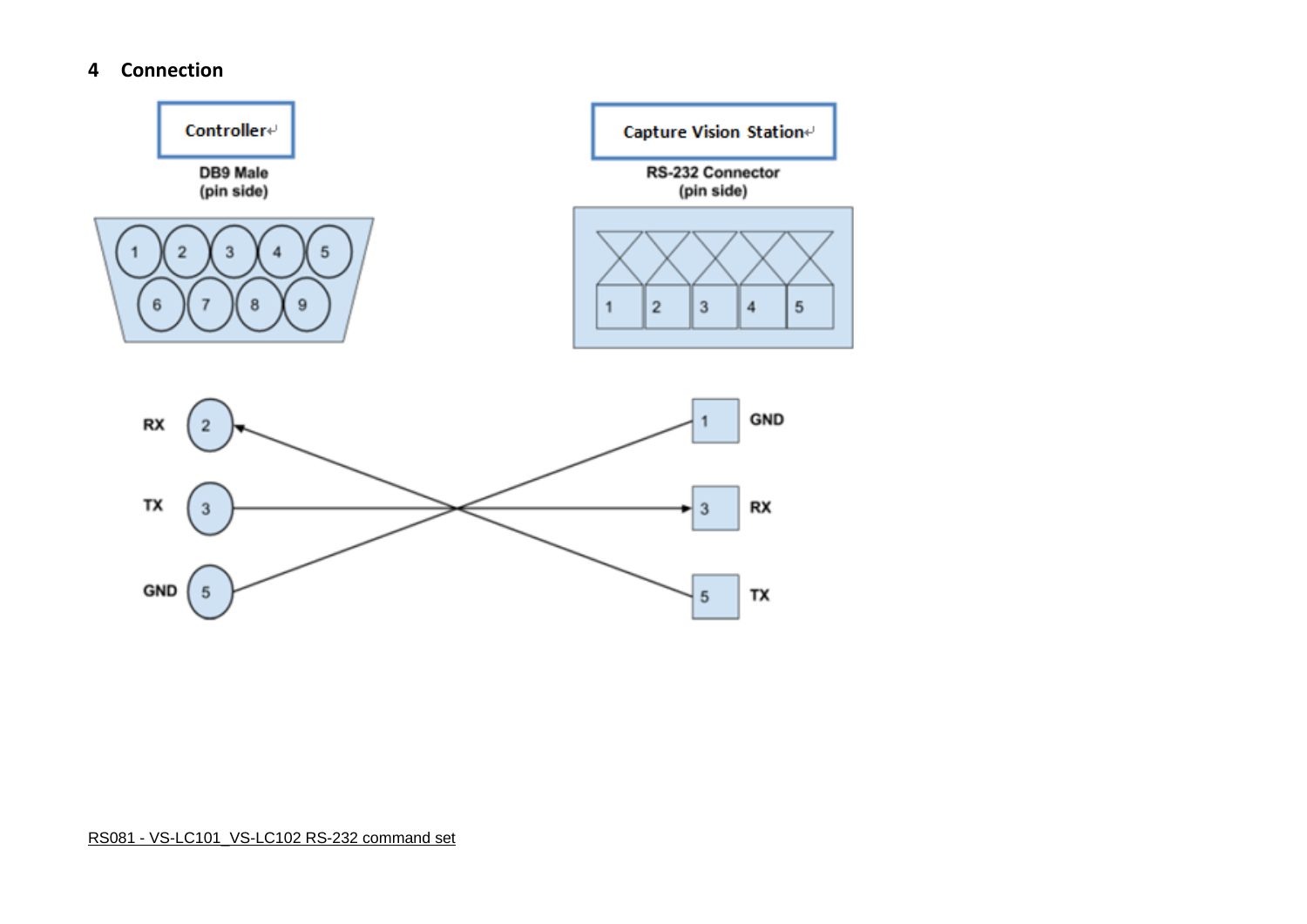#### **5 RC Pass-Through Protocol**

- 5.1 Communication
	- 5.1.1 PC or Controller send a command with 4Byte to CaptureVision Station
	- 5.1.2 CaptureVision Statio has Return command (FW after v3.3.5.28(incl.) will send ACK)
- 5.2 Command (Controller send to CaptureVision Satation)

| <b>Name</b>      | Byte count | <b>Hex</b>                           | <b>Description</b>                        |  |
|------------------|------------|--------------------------------------|-------------------------------------------|--|
| Header (Start    |            | l0x36                                |                                           |  |
| Command)         |            |                                      | Remote control pass-through protocol      |  |
| <b>RC</b> Lendth |            | 0x01                                 | Length is a byte counter in RC data field |  |
| <b>IRC</b> code  |            | Please refer to RC code tab for more |                                           |  |
|                  |            | linformation                         |                                           |  |
| <b>End</b>       |            | 0x0D                                 | End code of command                       |  |

5.3 Response (CaptureVision to Controller)

| <b>Name</b>    | Byte count | <b>Hex</b> | <b>Description</b>                  |
|----------------|------------|------------|-------------------------------------|
|                |            |            | ACK: The command is accepted in the |
| <b>ACK/NAK</b> |            | ACK: 0x06  | CaptureVision Station.              |
|                |            | NAK: 0x15  | NAK: The command is not accepted in |
|                |            |            | the CaptureVision Station.          |
| End            |            | 0x0D       | End code of response                |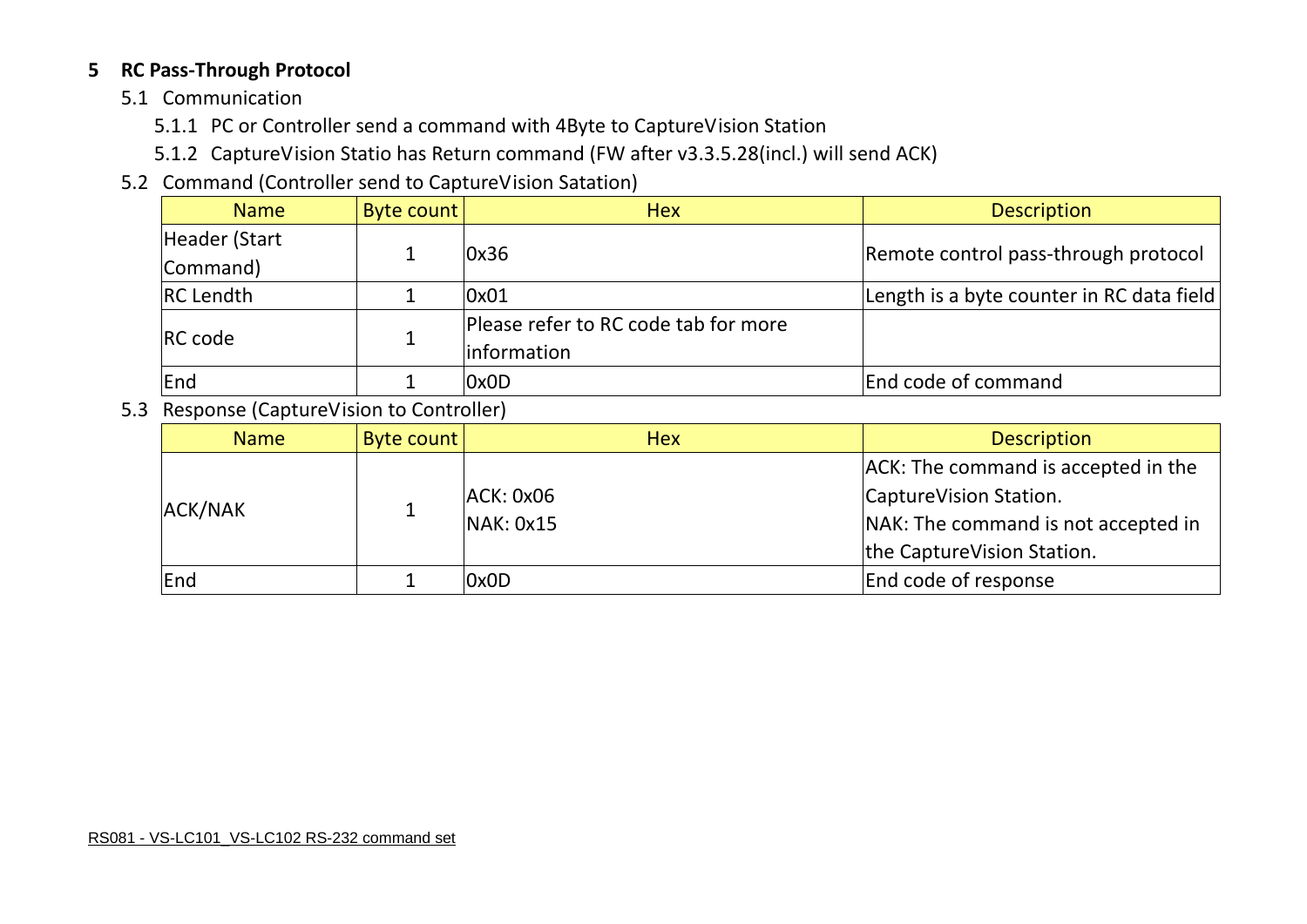#### **6 RC code**

| <b>Funtion</b>                     | <b>RC Code</b><br>(Hex) | <b>Remark</b>                                                  |
|------------------------------------|-------------------------|----------------------------------------------------------------|
|                                    |                         | 1. Power Off Lumens CaptureVision                              |
| lPower off                         | 0x0a                    | 2. This command can't power on Lumens CaptureVision)           |
|                                    |                         | This command acts as the [Resolution] function on IR Remote    |
| Trigger ouput resolution auto scan | 0x25                    | Controller which is to trigger Output resolution auto scan and |
|                                    |                         | find the best resolution for the display.                      |
| $\boldsymbol{\mathsf{A}}$          | 0x22                    | IR remote controller "A" key                                   |
| $\overline{B}$                     | 0x3f                    | IR remote controller "B" key                                   |
| $\overline{C}$                     | 0x20                    | IR remote controller "C" key                                   |
| $\overline{\mathsf{D}}$            | 0x24                    | IR remote controller "D" key                                   |
| Number 0                           |                         | Normal: NA                                                     |
|                                    | 0x28                    | IP Camera image enlarged: Call Camera $P$ reset 0              |
| Record layout 1 / Number 1         | 0x2a                    | Normal: Switch to Record layout 1                              |
|                                    |                         | P Camera image enlarged: Call Camera P reset 1                 |
| Record layout 2 / Number 2         | 0x2b                    | Normal: Switch to Record layout 2                              |
|                                    |                         | P Camera image enlarged: Call Camera P reset 2                 |
| Record layout 3 / Number 3         | 0x2c                    | Normal: Switch to Record layout 3                              |
|                                    |                         | P Camera image enlarged: Call Camera P reset 3                 |
| Record layout 4 / Number 4         | 0x36                    | Normal: Switch to Record layout 4                              |
|                                    |                         | P Camera image enlarged: Call Camera P reset 4                 |
|                                    |                         | Normal: Switch to Record layout 5                              |
| Record layout 5 / Number 5         | 0x1d                    | P Camera image enlarged: Call Camera $P$ reset 5               |
| Record layout 6 / Number 6         | 0x34                    | Normal: Switch to Record layout 6                              |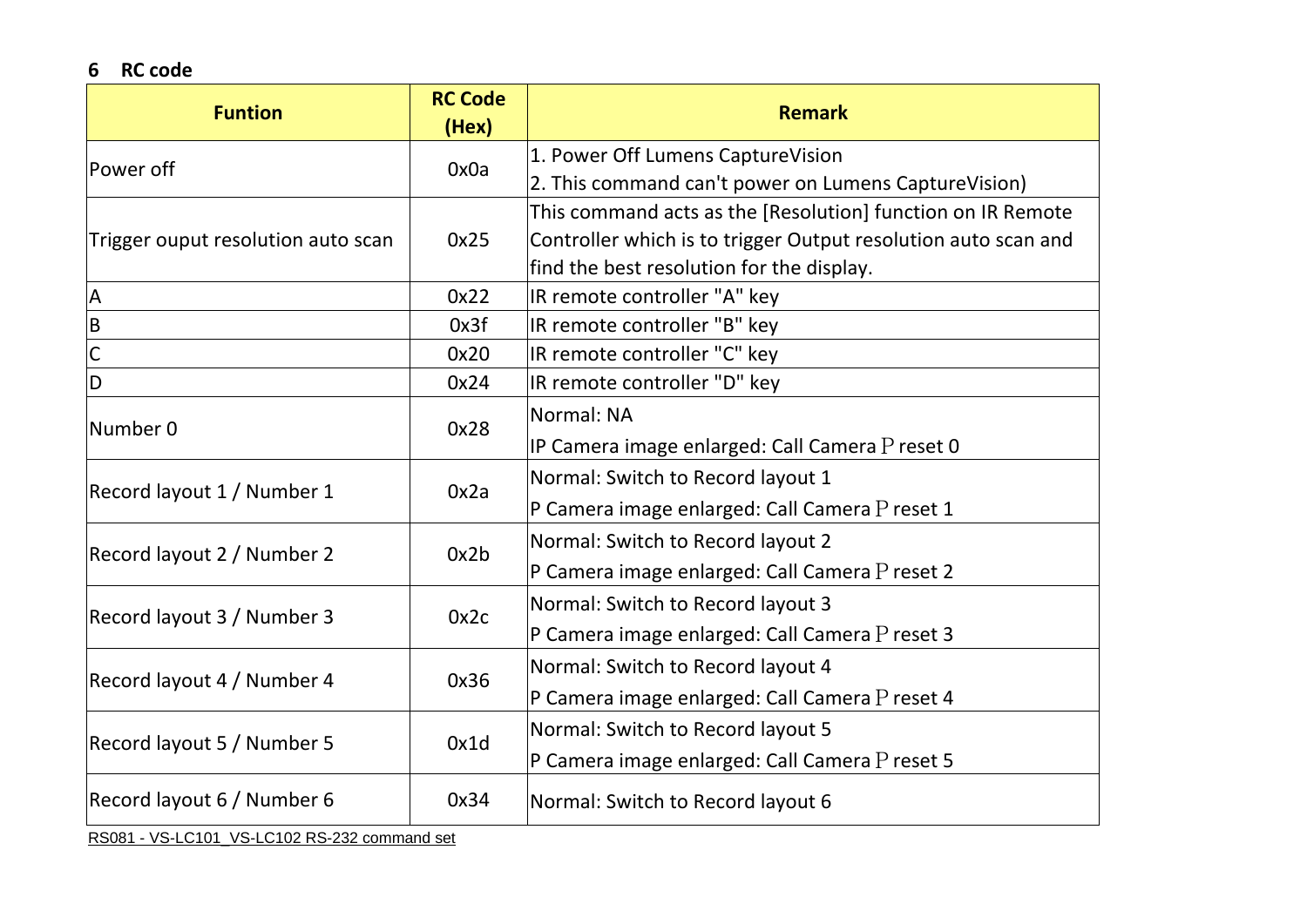| <b>Funtion</b>                     | <b>RC Code</b><br>(Hex) | <b>Remark</b>                                                                        |
|------------------------------------|-------------------------|--------------------------------------------------------------------------------------|
|                                    |                         | P Camera image enlarged: Call Camera P reset 6                                       |
| Record layout 7 / Number 7         | 0x3c                    | Normal: Switch to Record layout 7<br>IP Camera image enlarged: Call Camera P reset 7 |
| Record layout 8 / Number 8         | 0x0b                    | Normal: Switch to Record layout 8<br>P Camera image enlarged: Call Camera P reset 8  |
| Record layout 9 / Number 9         | 0x0f                    | Normal: Switch to Record layout 9<br>P Camera image enlarged: Call Camera P reset 9  |
| <b>Record Start</b>                | 0x1a                    |                                                                                      |
| Snapshot                           | 0x18                    |                                                                                      |
| Menu                               | 0x19                    |                                                                                      |
| Exit                               | 0x0c                    |                                                                                      |
| <b>Call Preview Layout Windows</b> | 0x00                    |                                                                                      |
| Up                                 | 0x08                    |                                                                                      |
| Left                               | 0x07                    |                                                                                      |
| Right                              | 0x06                    |                                                                                      |
| Down                               | 0x09                    |                                                                                      |
| OK                                 | 0x1c                    |                                                                                      |
| <b>Back</b>                        | 0x0c                    |                                                                                      |
| Aspect                             | 0x0e                    | Aspect function on the IR remote control                                             |
| Volume Up                          | 0x03                    |                                                                                      |
| Volume Down                        | 0x02                    |                                                                                      |
| Channel Up                         | 0x1b                    |                                                                                      |
| <b>Channel Down</b>                | 0x0d                    |                                                                                      |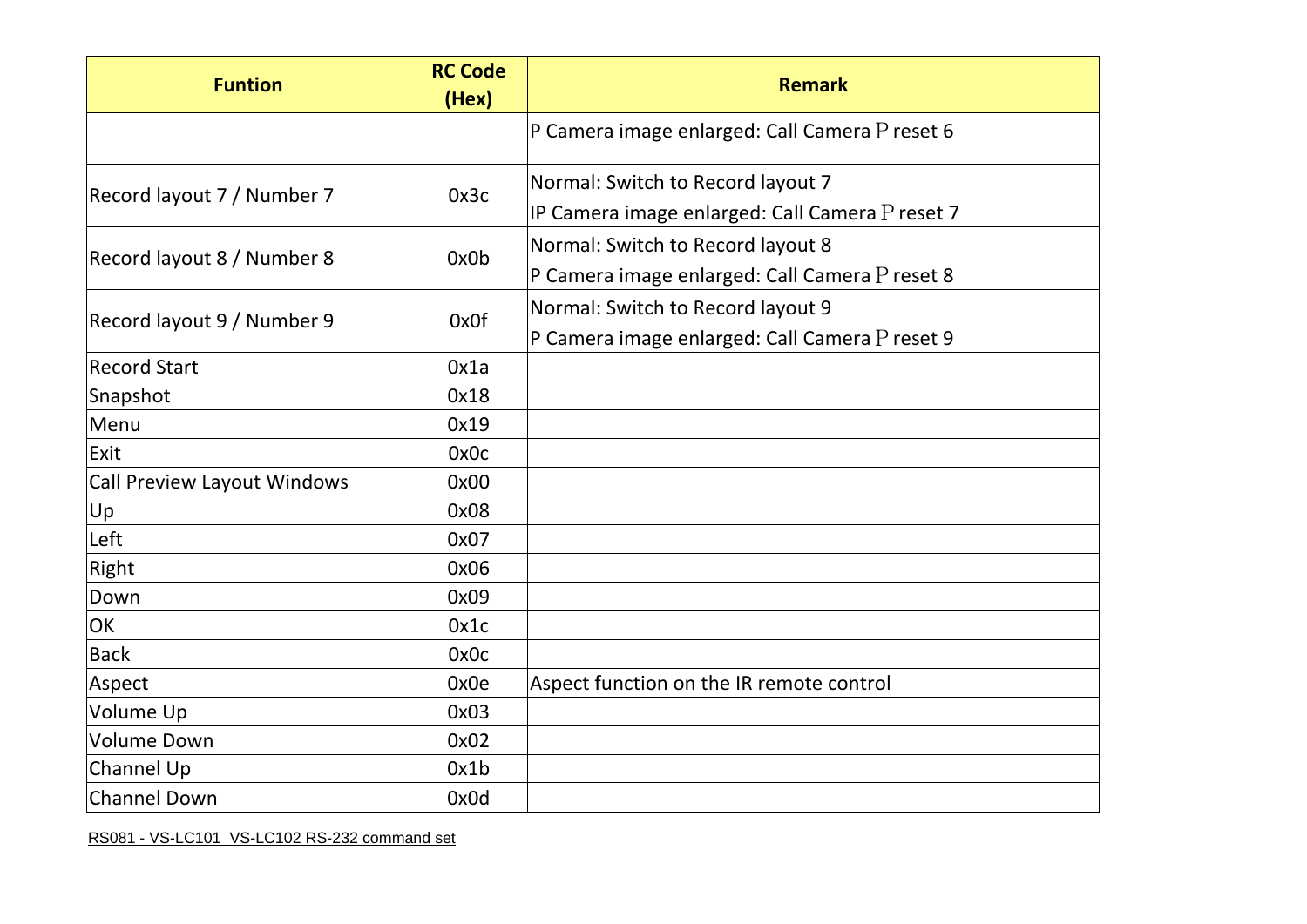|                             | <b>RC Code</b> |                                              |
|-----------------------------|----------------|----------------------------------------------|
| <b>Funtion</b>              | (Hex)          | <b>Remark</b>                                |
| Mute                        | 0x4c           |                                              |
| Information                 | 0x11           |                                              |
| Call record Layout Window   | 0x16           |                                              |
| Play                        | 0x14           |                                              |
| Pause                       | 0x17           |                                              |
| Record Stop / Playback Stop | 0x1f           |                                              |
| Last Course                 | 0x13           |                                              |
| <b>Next Course</b>          | 0x15           |                                              |
| Last knowledge mark         | 0x10           |                                              |
| Next knowledge mark         | 0x12           |                                              |
| <b>Save Camera Preset</b>   | 0x30           | IP Camera image enlarged: Save Camera Preset |
| Camera Zoom +               | 0x3e           |                                              |
| Camera Zoom -               | 0x2e           |                                              |
| Display Layout 1            | 0x40           | Switch to Display Layout 1                   |
| Display Layout 2            | 0x41           | Switch to Display Layout 2                   |
| Display Layout 3            | 0x42           | Switch to Display Layout 3                   |
| Display Layout 4            | 0x43           | Switch to Display Layout 4                   |
| Display Layout 5            | 0x44           | Switch to Display Layout 5                   |
| Display Layout 6            | 0x45           | Switch to Display Layout 6                   |
| Display Layout 7            | 0x46           | Switch to Display Layout 7                   |
| Display Layout 8            | 0x47           | Switch to Display Layout 8                   |
| Display Layout 9            | 0x48           | Switch to Display Layout 9                   |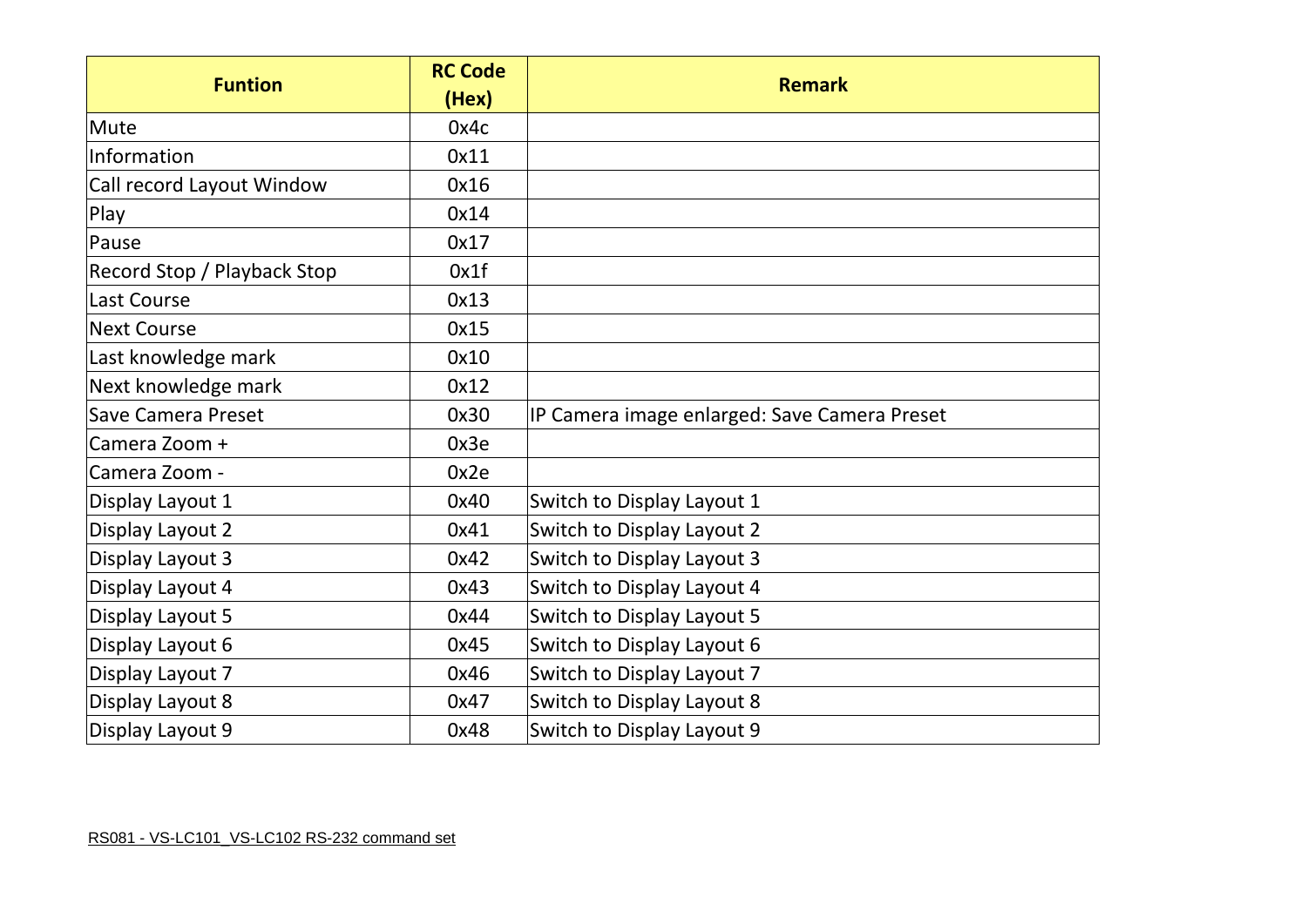## **7 Control Protocol**

- 7.1 Communication
	- 7.1.1 PC or Controller send a command with Header 0x55 to CaptureVision Station.
	- 7.1.2 CaptureVision Station has Return command
	- 7.1.3FW after v3.3.5.28(incl.) supports Control Protocol
- 7.2 Command (Controller send to CaptureVision Satation)

| <b>Name</b>               | <b>Byte count</b> | <b>Hex</b>                                    | <b>Description</b>                                                                                                                                                                 |
|---------------------------|-------------------|-----------------------------------------------|------------------------------------------------------------------------------------------------------------------------------------------------------------------------------------|
| Header (Start<br>Command) | $\mathbf 1$       | $\sqrt{0}$ x55                                | Header 0x36 can be recognized as Control Protocol                                                                                                                                  |
| Ectender Header           | $\mathbf{1}$      | 0xff                                          | reserved for future use.                                                                                                                                                           |
| Lendth                    | $\mathbf{1}$      | 0x0n                                          | Length is a byte counter from address to checksum field.<br>Counter = address 1 byte+action 1 byte+command 2<br>bytes+parameter 1 byte+checksum 1 byte<br>Total length = $6$ bytes |
| <b>Address</b>            | $\mathbf{1}$      | 0x01                                          | Identification of device. Range is $0x01 \approx 0x$ ff. (0 is reserved)<br>*Address is reserved for future use. Don't care                                                        |
| Action                    |                   | Pls refer to 2.2<br><b>Action Description</b> | Pls refer to 2.2 Action Description                                                                                                                                                |
| Command                   | $\overline{2}$    | Pls refer to 2.1<br>Command                   |                                                                                                                                                                                    |
| <b>Parameters</b>         | n                 |                                               | Follow the command.                                                                                                                                                                |
| Checksum                  | 1                 |                                               | Checksum is a byte sum. Add the data that from <b>length to</b><br>parameters field as unsigned<br>binary numbers, discarding any overflow bits.                                   |
| End                       | 1                 | 0x0d                                          | End code of command                                                                                                                                                                |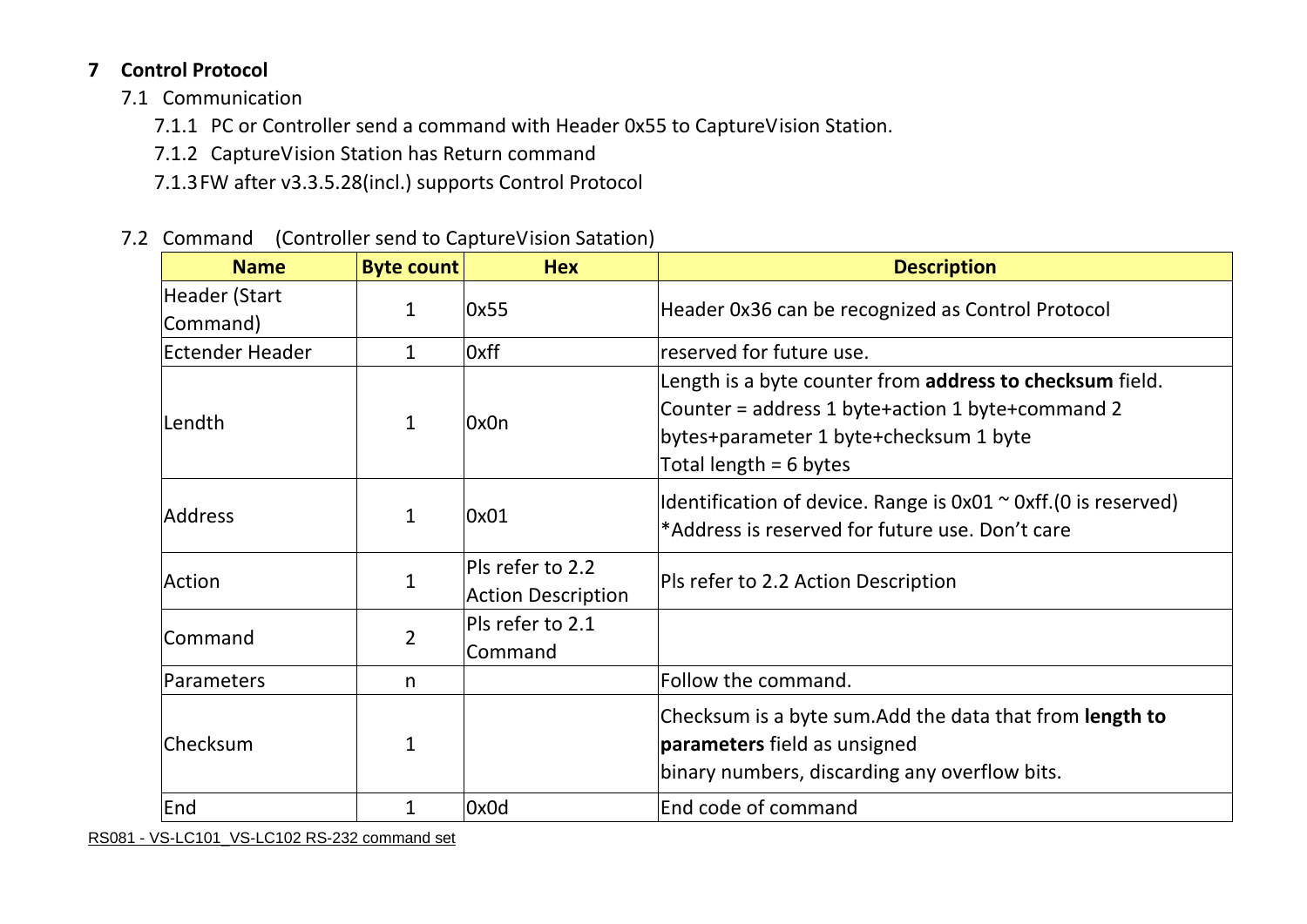#### 7.3 Action Description

| Command /<br><b>Response</b> | <b>Name</b> | <b>Hex</b> | <b>Description</b>                                                                                                                                                                                                                                                             |
|------------------------------|-------------|------------|--------------------------------------------------------------------------------------------------------------------------------------------------------------------------------------------------------------------------------------------------------------------------------|
| Command                      | Get         | 0x67       | "Query" operation for the CaptureVision station.<br><b>Please refer to "Action Get" Tab</b>                                                                                                                                                                                    |
| Command                      | Set         | 0x73       | "Set" operation for the CaptureVision station.<br><b>Please refer to "Action Set" Tab</b>                                                                                                                                                                                      |
| Response                     | <b>ACK</b>  | 0x06       | When the CaptureVision station receives the protocol data<br>correctly and executes the correspond<br>command successfully. It replaces the action field with ACK in<br>the received protocol format and return<br>to controller.                                              |
| Response                     | <b>NAK</b>  | 0x15       | When the CaptureVision station receives the protocol data<br>correctly but there are something wrong<br>while the CaptureVision station executes the correspond<br>command. It replaces the action field with NAK in the<br>received protocol format and return to controller. |

- 7.4 Response (CaptureVision Station response to Controller)
	- 7.4.1 If the Hex and format of the command are correct, it will reply the ACK or NAK with original format.
	- 7.4.2 If the format is not recognized or the command is incorrect(e.g. wrong Checksum), the Response will be 0x15 0x0D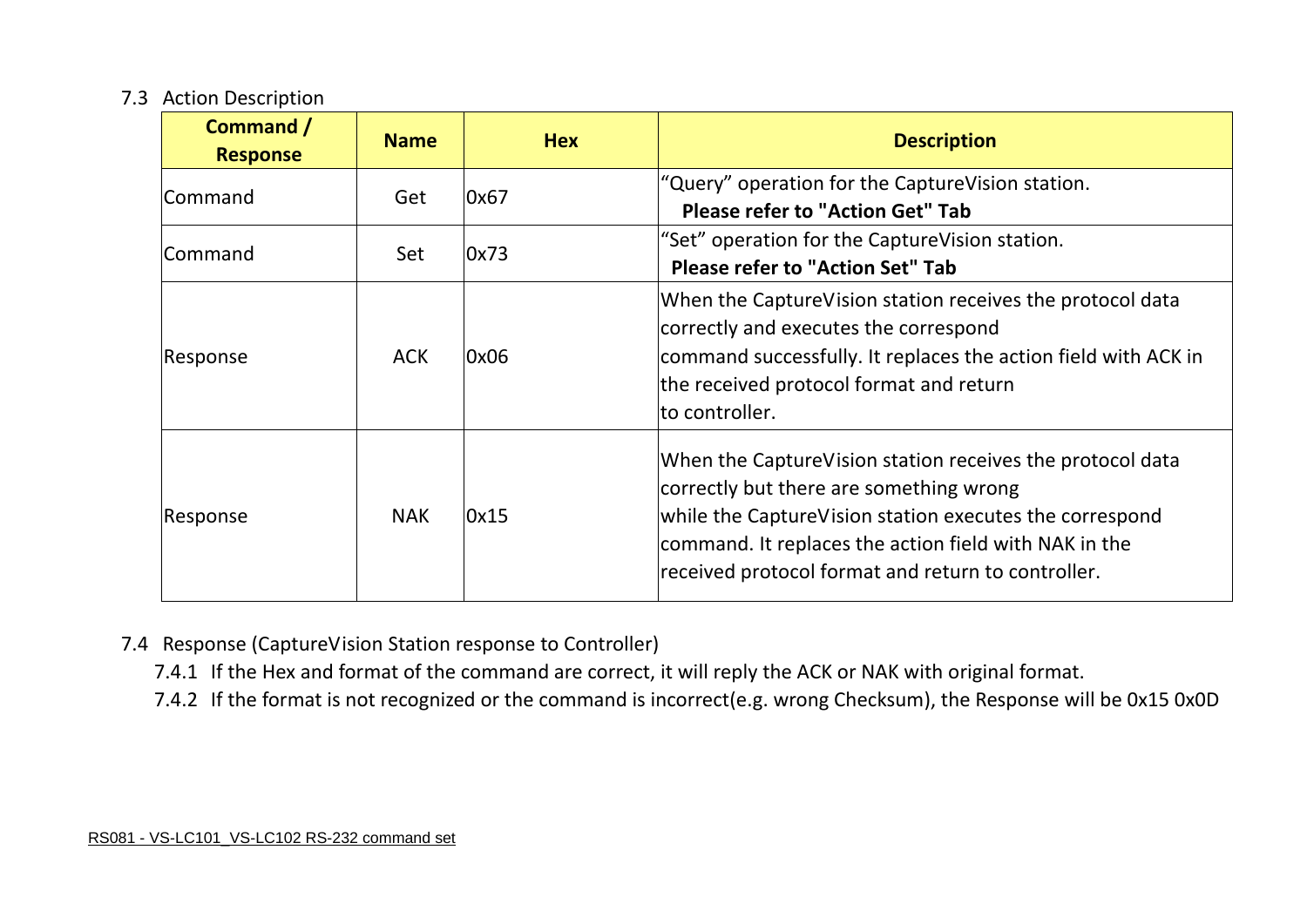#### **8 Action Set**

#### 8.1 "Set" Action Command List

| <b>Command</b>       | <b>ASCII</b> | <b>Hex</b>  | <b>Description</b>     |
|----------------------|--------------|-------------|------------------------|
| Power                | <b>PW</b>    | 0x50 0x57   | Power control          |
| Record               | <b>RC</b>    | 0x52 0x43   | Record                 |
| Pause record         | <b>PS</b>    | 0x50 0x53   | Pause record           |
| Stop record          | <b>SP</b>    | 0x53 0x50   | Stop record            |
| <b>Record Layout</b> | LO           | $0x4c$ 0x4f | Record Layout control  |
| Display Layout       | <b>DP</b>    | 0x44 0x50   | Display Layout control |
| Audio Volume         | <b>AV</b>    | 0x41 0x56   | Audio volume control   |
| Audio Mute           | <b>AM</b>    | 0x41 0x4d   | Autdio mue control     |

#### 8.2 Power

|                  | <b>ASCII</b> | <b>Hex</b> | Description                                                      |
|------------------|--------------|------------|------------------------------------------------------------------|
| <b>Command</b>   | <b>PW</b>    | 0x50 0x57  |                                                                  |
| <b>Parameter</b> |              | 0x30       | Power off<br>No Power on command due to the hardware limitation. |

#### 8.3 Record

|                | <b>ASCII</b> | <b>Hex</b> | Description          |
|----------------|--------------|------------|----------------------|
| <b>Command</b> | <b>RC</b>    | 0x52 0x43  | Start record process |
| Parameter      |              |            | No need Parameter    |

#### 8.4 Pause

|                  | <b>ASCII</b> | <b>Hex</b> | <b>Description</b>   |
|------------------|--------------|------------|----------------------|
| <b>Command</b>   | IDC          | 0x50 0x53  | Pause record process |
| <b>Parameter</b> |              |            | No need Parameter    |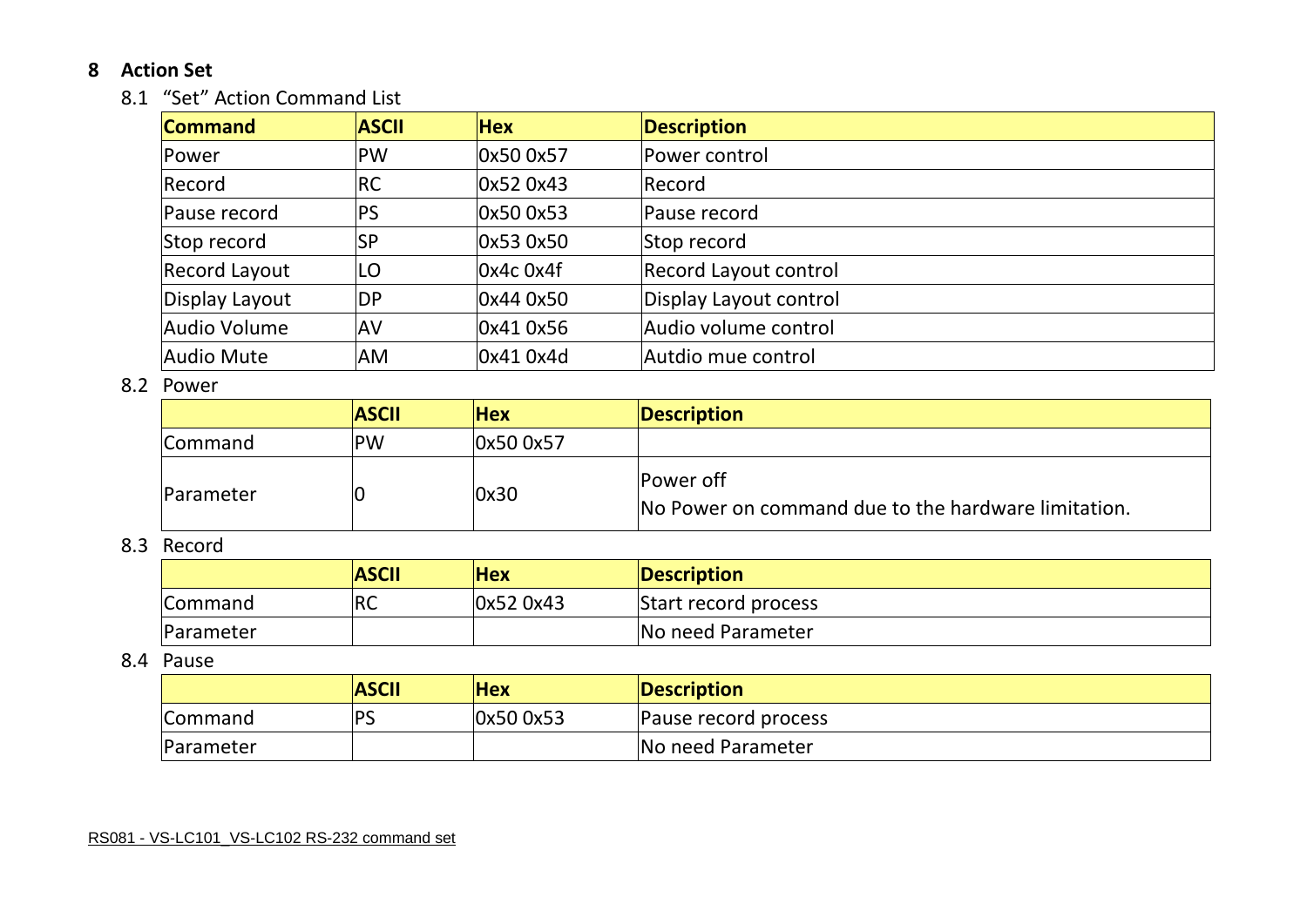## 8.5 Stop Record

|                  | <b>ASCII</b> | <b>Hex</b> | <b>Description</b>  |
|------------------|--------------|------------|---------------------|
| <b>Command</b>   | <b>SF</b>    | 0x53 0x50  | Stop record process |
| <b>Parameter</b> |              |            | No need Parameter   |

## 8.6 Record Layout

|                | <b>ASCII</b> | Hex         | <b>Description</b>   |
|----------------|--------------|-------------|----------------------|
| <b>Command</b> | ILC          | $0x4c$ Ox4f | Set Record Layout ID |
| Parameter      |              | 0x01~0x09   | Record Layout ID     |

## 8.7 Display Layout

|                  | <b>ASCII</b> | <b>Hex</b> | <b>Description</b>    |
|------------------|--------------|------------|-----------------------|
| <b>Command</b>   | <b>DP</b>    | 0x44 0x50  | Set Display Layout ID |
| <b>Parameter</b> |              | 0x01~0x09  | Display Layout ID     |

\*Display command is not supported with display/record layout synchronization enabled

#### 8.8 Audio Volume

|                    | <b>ASCII</b> | <b>Hex</b>         | <b>Description</b>                      |  |  |  |
|--------------------|--------------|--------------------|-----------------------------------------|--|--|--|
| Command code       | <b>AV</b>    | 0x41 0x56          | Set audio volume                        |  |  |  |
|                    |              | 0x49               | Set input volume                        |  |  |  |
| Parameter 1        | 0            | $\log 4f$          | Set output volume                       |  |  |  |
| <b>Parameter 2</b> |              | 0x31               | Input: HDMI1; Output: Line out/HDMI out |  |  |  |
|                    |              | 0x32               | Input: HDMI2; Output: None              |  |  |  |
|                    |              | x033               | Input: JACK1(Line In 1); Output: None   |  |  |  |
|                    |              | 0x34               | Input: JACK2 (Line In 2); Output: None  |  |  |  |
| Parameter 3        |              | $0x00^{\circ}0x7d$ | Audio volume(0~50)                      |  |  |  |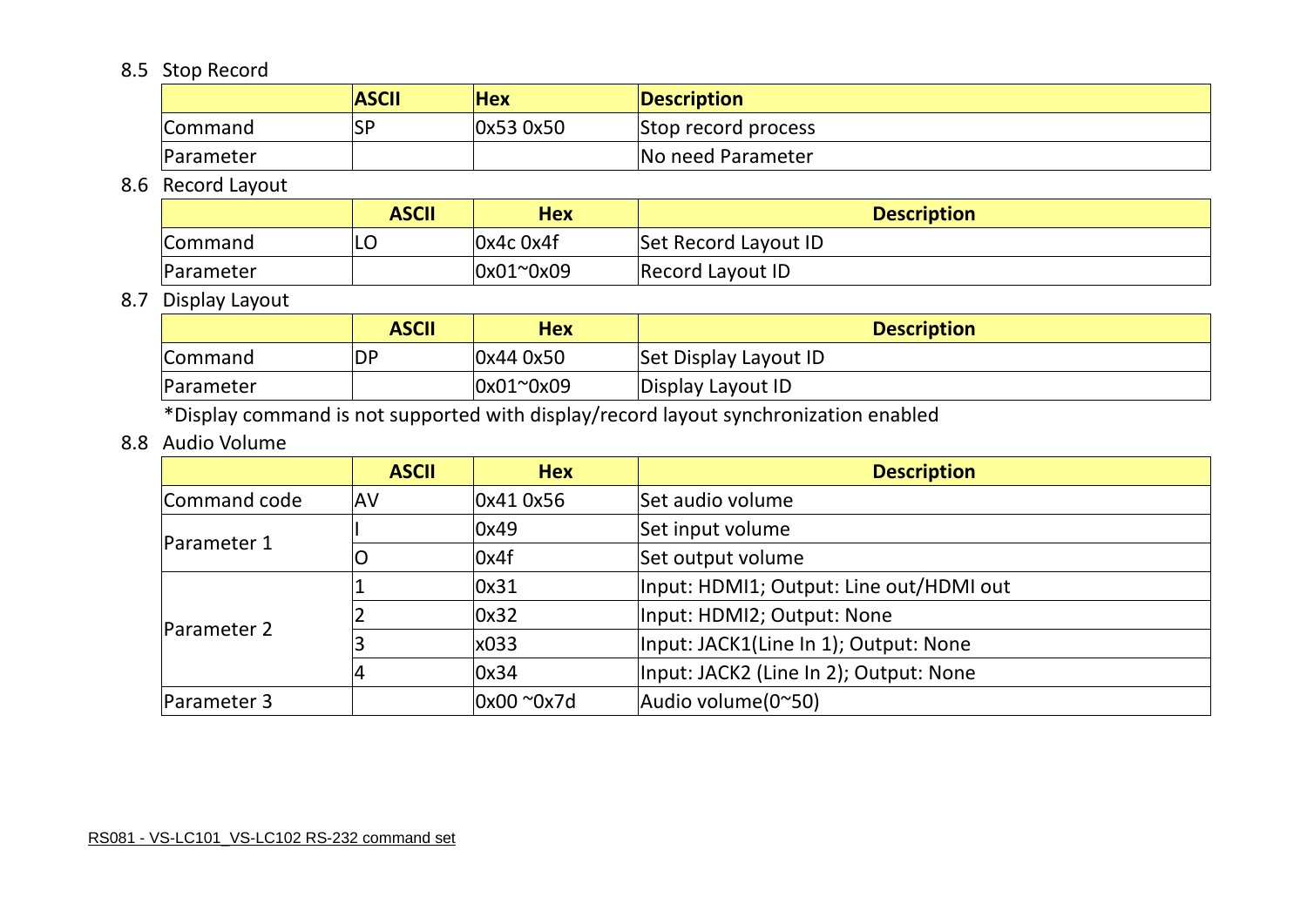## 8.9 Audio Mute

|                    | <b>ASCII</b> | <b>Hex</b> | <b>Description</b>                      |
|--------------------|--------------|------------|-----------------------------------------|
| Command code       | <b>AM</b>    | 0x41 0x4d  | Set audio mute / unmute                 |
|                    |              | 0x49       | Set input volume                        |
| Parameter 1        | O            | $\log 4f$  | Set output volume                       |
|                    |              | 0x31       | Input: HDMI1; Output: Line out/HDMI out |
|                    |              | 0x32       | Input: HDMI2; Output: None              |
| <b>Parameter 2</b> |              | x033       | Input: JACK1 (Line In 1); Output: None  |
|                    |              | 0x34       | Input: JACK2; Output: None              |
|                    |              | 0x30       | Audio unmute                            |
| <b>Parameter 3</b> |              | 0x31       | Audio mute                              |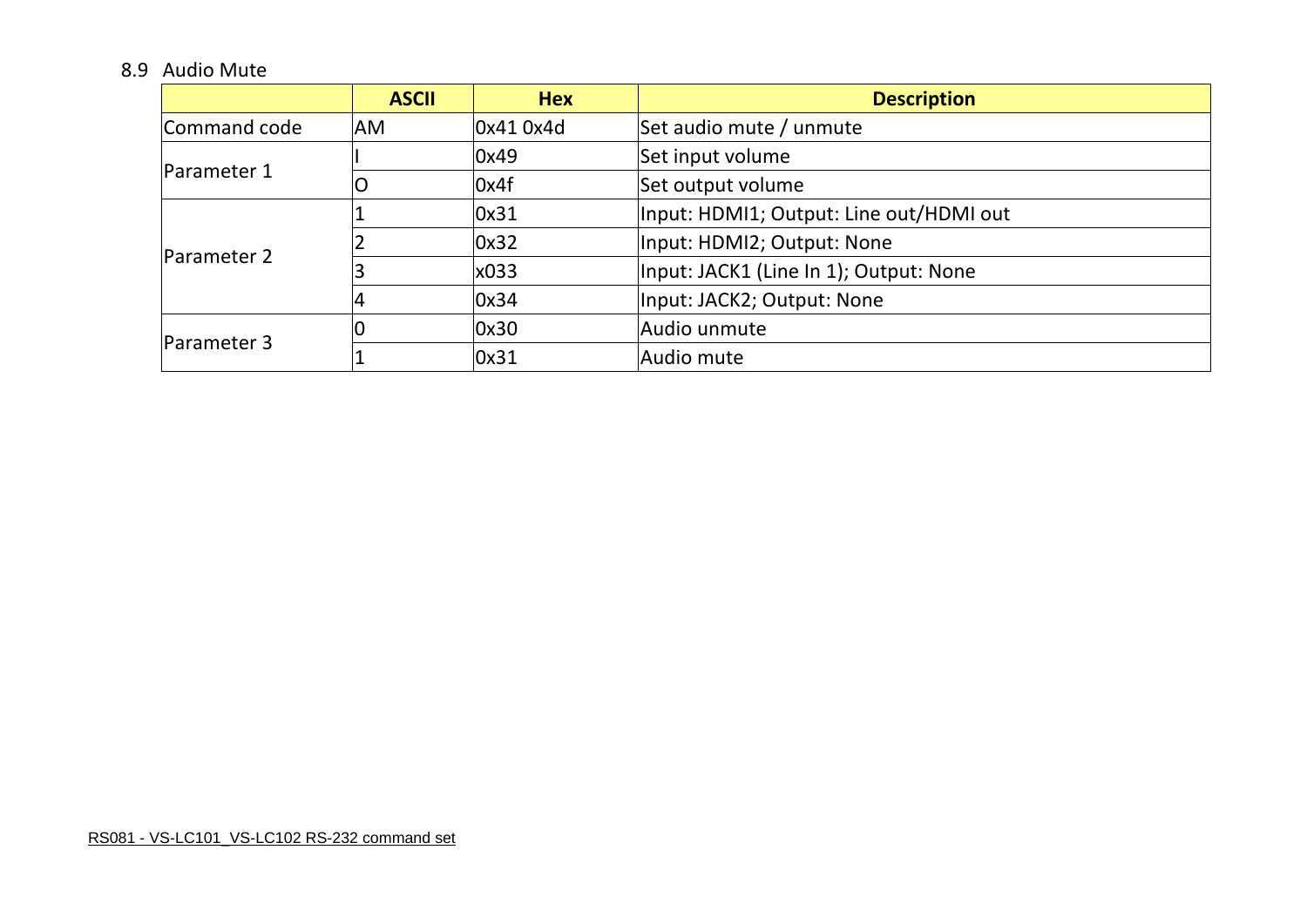#### **9 Action Get**

#### 9.1 "Get" Action Command List

| <b>Command</b> | <b>ASCII</b> | <b>Hex</b>             | Description    |
|----------------|--------------|------------------------|----------------|
| Status         |              | $\vert$ Ox53 Ox54      | System status  |
| Record Layout  | LO           | $0x4c$ 0x4f            | Record Layout  |
| Display Layout | <b>DP</b>    | 0x440x50               | Display Layout |
| Audio Volume   | <b>AV</b>    | $\vert 0x410x56 \vert$ | Audio volume   |

#### 9.2 Status

|           | <b>ASCII</b> | <b>Hex</b> | <b>Description</b>                                            |
|-----------|--------------|------------|---------------------------------------------------------------|
| Command   | <b>ST</b>    | 0x53 0x54  | Get system status                                             |
| 10        |              | 0x30       | Uninitialize                                                  |
|           |              | 0x31       | Ready                                                         |
|           | 0x32         | Stopped    |                                                               |
| Response  |              | 0x33       | Streaming                                                     |
| Parameter |              | 0x34       | Paused                                                        |
|           |              |            | <b>Waiting</b>                                                |
|           | 5            | 0x35       | (stay in "Waiting" state while web administrator and director |
|           |              |            | login)                                                        |

#### 9.3 Record Layout

|                  | <b>ASCII</b> | <b>Hex</b>         | Description          |
|------------------|--------------|--------------------|----------------------|
| <b>Command</b>   | ◡            | $0x4c$ 0x4f        | Set Record Layout ID |
| <b>Parameter</b> |              | $0x01^{\circ}0x09$ | Record Layout ID     |

## 9.4 Display Layout

|                  | <b>ASCII</b> | <b>Hex</b>         | Description           |
|------------------|--------------|--------------------|-----------------------|
| <b>Command</b>   | DP           | 0x44 0x50          | Set Display Layout ID |
| <b>Parameter</b> |              | $0x01^{\circ}0x09$ | Display Layout ID     |

\*Display command is not supported with display/record layout synchronization enabled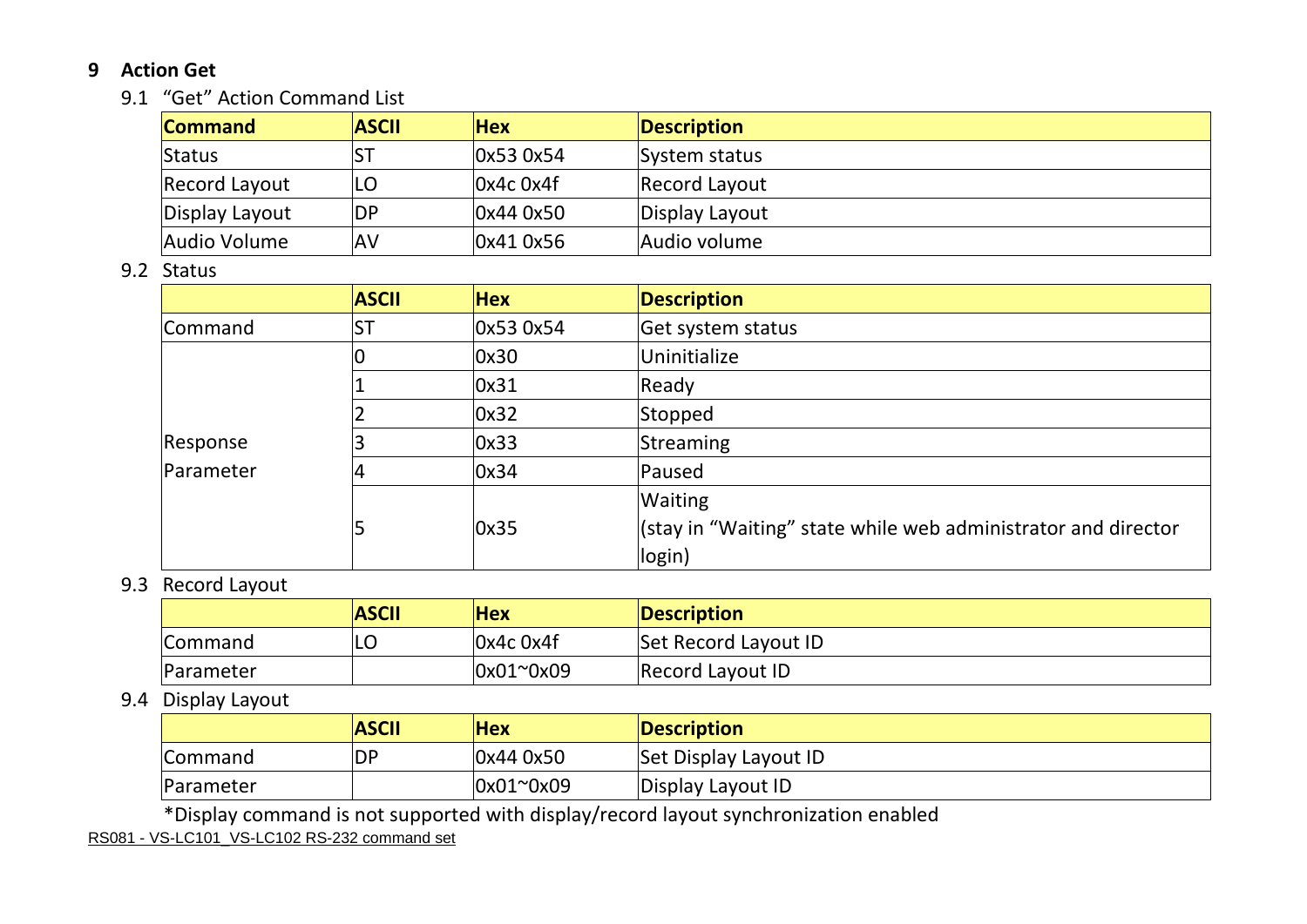## 9.5 Audio Volume

|                                | <b>ASCII</b> | <b>Hex</b>         | <b>Description</b>                      |  |  |  |  |  |
|--------------------------------|--------------|--------------------|-----------------------------------------|--|--|--|--|--|
| Command code                   | <b>JAV</b>   | 0x41 0x56          | Get audio volume                        |  |  |  |  |  |
| Command/Respons                |              | 0x49               | Get input volume                        |  |  |  |  |  |
| Parameter 1                    |              | 0x4f               | Get output volume                       |  |  |  |  |  |
| Command/Respons<br>Parameter 2 |              | 0x31               | Input: HDMI1; Output: Line out/HDMI out |  |  |  |  |  |
|                                |              | 0x32               | Input: HDMI2; Output: None              |  |  |  |  |  |
|                                |              | x033               | Input: JACK1 (Line In 1); Output: None  |  |  |  |  |  |
|                                |              | 0x34               | Input: JACK2 (Line In 2);; Output: None |  |  |  |  |  |
| Respons                        |              | $0x00^{\circ}0x7d$ |                                         |  |  |  |  |  |
| Parameter 3                    |              |                    | Audio volume(0~50)                      |  |  |  |  |  |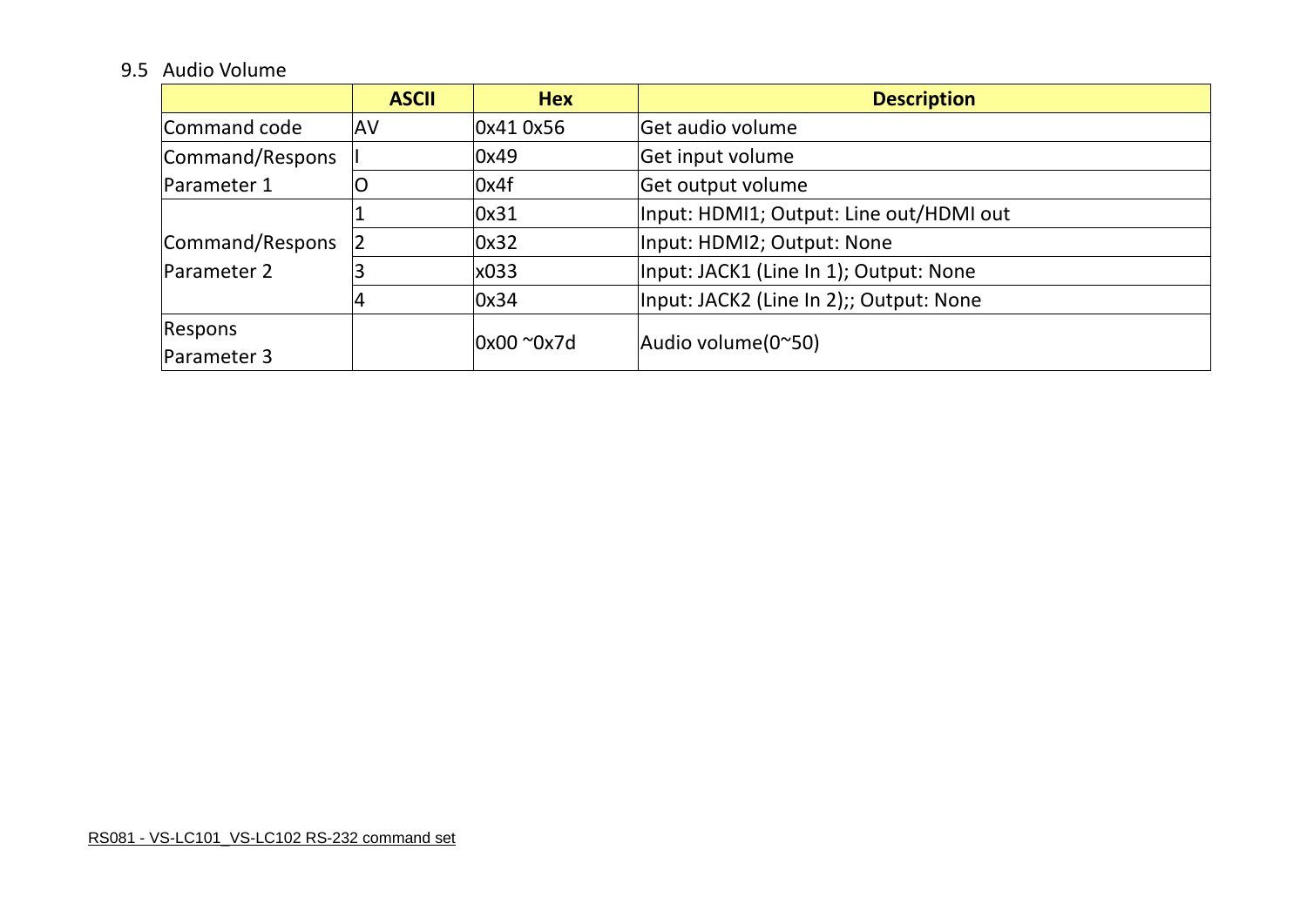## **10 Control Example**

#### 10.1 Start Record

|                          | <b>Header</b> | <b>Extended</b><br><b>Header</b> | Length | <b>Address</b> Action |      | <b>Command</b>    | <b>Parameters</b> | <b>Checksum</b> | <b>End</b> |
|--------------------------|---------------|----------------------------------|--------|-----------------------|------|-------------------|-------------------|-----------------|------------|
| Send - Record Start      | 0x55          | Oxff                             | 0x05   | 0x01                  | 0x73 | 0x52 0x43         |                   | 0x0e            | 0x0d       |
| Response - Success (ACK) | 0x55          | 0xff                             | 0x05   | 0x01                  | 0x06 | 0x52 0x43         |                   | $\alpha$ a1     | 0x0d       |
| Response - Failed (NAK)  | 0x55          | Oxff                             | 0x05   | 0x01                  | 0x15 | $\vert$ Ox52 Ox43 |                   | 0xb0            | 0x0d       |

## 10.2 Set Record Layout ID 1

|                               | <b>Header</b> | <b>Extended</b><br><b>Header</b> |      | Length   Address   Action |      | <b>Command</b> | <b>Parameters</b> | <b>Checksum</b>                | <b>End</b> |
|-------------------------------|---------------|----------------------------------|------|---------------------------|------|----------------|-------------------|--------------------------------|------------|
| Send - Set Record Layout ID 1 | 0x55          | <b>Oxff</b>                      | 0x06 | 0x01                      | 0x73 | $Ox4c$ Ox4f    | 0x01              | 0x16                           | 0x0d       |
| (ACK)<br>Response - Success   | 0x55          | Oxff                             | 0x06 | 0x01                      | 0x06 | $Ox4c$ Ox4f    | 0x01              | $\log$                         | 0x0d       |
| Response - Failed (NAK)       | 0x55          | <b>Oxff</b>                      | 0x06 | 0x01                      | 0x15 | $Ox4c$ Ox4f    | 0x01              | l <sub>0</sub> cb <sub>8</sub> | 0x0d       |

## 10.3 Get System status of CaptureVision Station

|                                 | <b>Header</b> | <b>Extended</b><br><b>Header</b> | Length | <b>Address</b> Action |      | <b>Command</b> | <b>Parameters</b> | <b>Checksum</b> | <b>End</b> |
|---------------------------------|---------------|----------------------------------|--------|-----------------------|------|----------------|-------------------|-----------------|------------|
| Send - Get System Status        | 0x55          | <b>Oxff</b>                      | 0x05   | 0x01                  | 0x67 | 0x53 0x54      |                   | 0x14            | 0x0d       |
| Response - ACK, System is ready | 0x55          | Oxff                             | 0x06   | 0x01                  | 0x06 | 0x53 0x54      | $\log 31$         | Oxe5            | 0x0d       |
| Response - Failed (NAK)         | 0x55          | Oxff                             | 0x05   | 0x01                  | 0x15 | 0x53 0x54      |                   | Oxc2            | 0x0d       |

## 10.4 Get Record Layout ID of CaptureVision Station

|                                         | <b>Header</b> | <b>Extended</b><br><b>Header</b> |      | Length   Address   Action |      | <b>Command</b> | <b>Parameters Checksum</b> |      | <b>End</b> |
|-----------------------------------------|---------------|----------------------------------|------|---------------------------|------|----------------|----------------------------|------|------------|
| Send - Record Layout ID                 | 0x55          | Oxff                             | 0x05 | 0x01                      | 0x67 | 0x4c0x4f       |                            | 0x08 | 0x0d       |
| Response - ACK, Record Layout ID   0x55 |               | Oxff                             | 0x06 | 0x01                      | 0x06 | 0x4c0x4f       | 0x01                       | Oxa9 | 0x0d       |